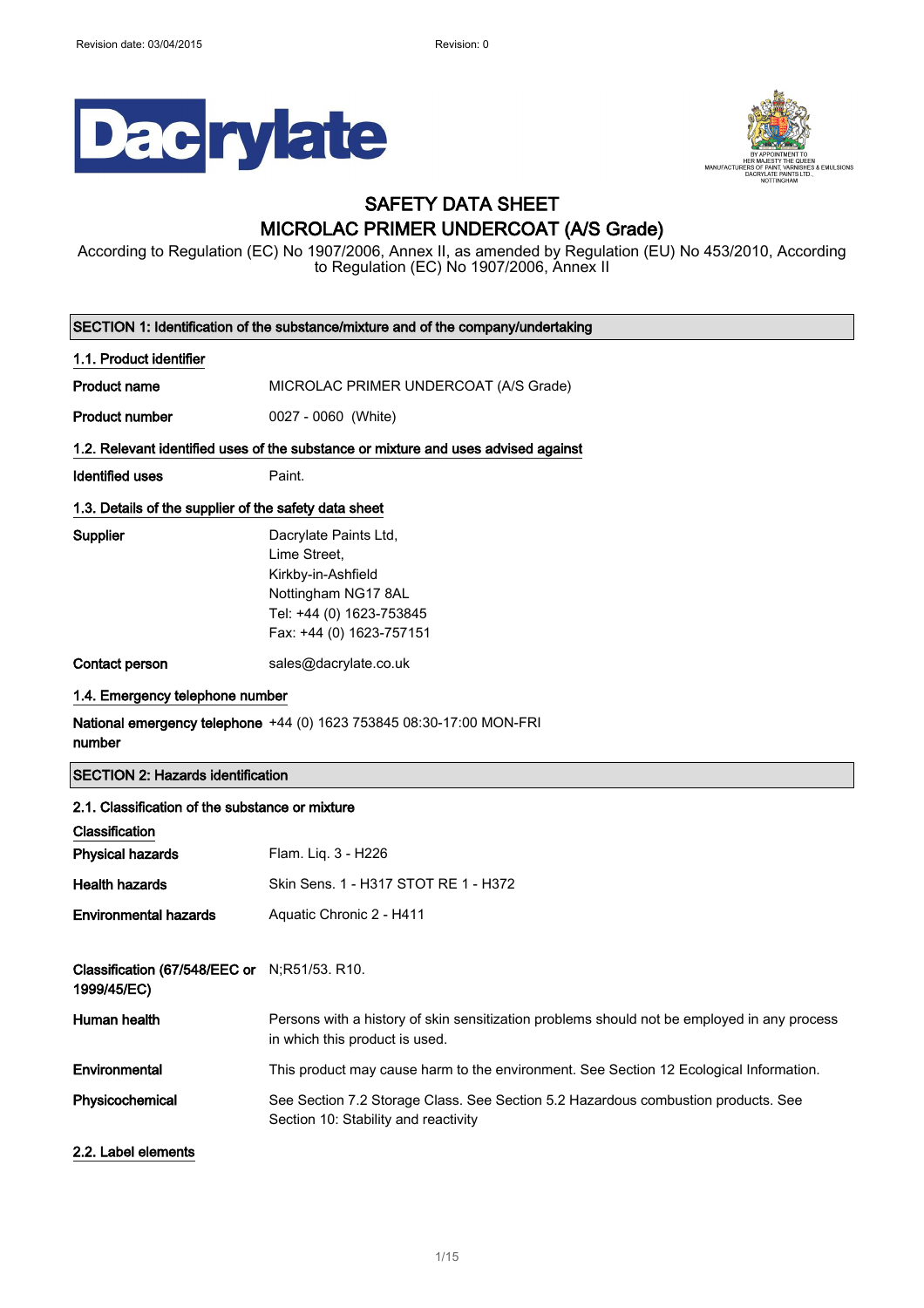#### Pictogram





| Signal word                               | Danger                                                                                                                                                                                                                                                                                                                                                                                                                                                                                                                                                                                                                                                                                                                                                  |
|-------------------------------------------|---------------------------------------------------------------------------------------------------------------------------------------------------------------------------------------------------------------------------------------------------------------------------------------------------------------------------------------------------------------------------------------------------------------------------------------------------------------------------------------------------------------------------------------------------------------------------------------------------------------------------------------------------------------------------------------------------------------------------------------------------------|
| <b>Hazard statements</b>                  | H226 Flammable liquid and vapour.<br>H317 May cause an allergic skin reaction.<br>H372 Causes damage to organs through prolonged or repeated exposure.<br>H411 Toxic to aquatic life with long lasting effects.                                                                                                                                                                                                                                                                                                                                                                                                                                                                                                                                         |
| <b>Precautionary statements</b>           | P210 Keep away from heat, hot surfaces, sparks, open flames and other ignition sources. No<br>smoking.<br>P260 Do not breathe vapour/spray.<br>P280 Wear protective gloves/protective clothing/eye protection/face protection.<br>P303+P361+P353 IF ON SKIN (or hair): Take off immediately all contaminated clothing.<br>Rinse skin with water/shower.<br>P314 Get medical advice/attention if you feel unwell.<br>P333+P313 If skin irritation or rash occurs: Get medical advice/attention.<br>P370+P378 In case of fire: Use foam, carbon dioxide, dry powder or water fog to extinguish.<br>P403+P235 Store in a well-ventilated place. Keep cool.<br>P501 Dispose of contents/container in accordance with national regulations.                  |
| Contains                                  | WHITE SPIRIT, DIPENTENE, ETHYL METHYL KETOXIME                                                                                                                                                                                                                                                                                                                                                                                                                                                                                                                                                                                                                                                                                                          |
| Supplementary precautionary<br>statements | P233 Keep container tightly closed.<br>P240 Ground/bond container and receiving equipment.<br>P241 Use explosion-proof electrical equipment.<br>P242 Use only non-sparking tools.<br>P243 Take precautionary measures against static discharge.<br>P261 Avoid breathing vapour/spray.<br>P264 Wash contaminated skin thoroughly after handling.<br>P270 Do not eat, drink or smoke when using this product.<br>P272 Contaminated work clothing should not be allowed out of the workplace.<br>P273 Avoid release to the environment.<br>P302+P352 IF ON SKIN: Wash with plenty of water.<br>P321 Specific treatment (see medical advice on this label).<br>P362+P364 Take off contaminated clothing and wash it before reuse.<br>P391 Collect spillage. |

### 2.3. Other hazards

This product does not contain any substances classified as PBT or vPvB.

### SECTION 3: Composition/information on ingredients

| 3.2. Mixtures            |                                           |        |
|--------------------------|-------------------------------------------|--------|
| <b>WHITE SPIRIT</b>      |                                           | 10-30% |
| CAS number: 64742-88-7   | EC number: 265-191-7                      |        |
| Classification           | Classification (67/548/EEC or 1999/45/EC) |        |
| Flam. Liq. 3 - H226      | Xn; R65. N; R51/53. R10.                  |        |
| STOT RE 1 - H372         |                                           |        |
| Asp. Tox. 1 - H304       |                                           |        |
| Aquatic Chronic 2 - H411 |                                           |        |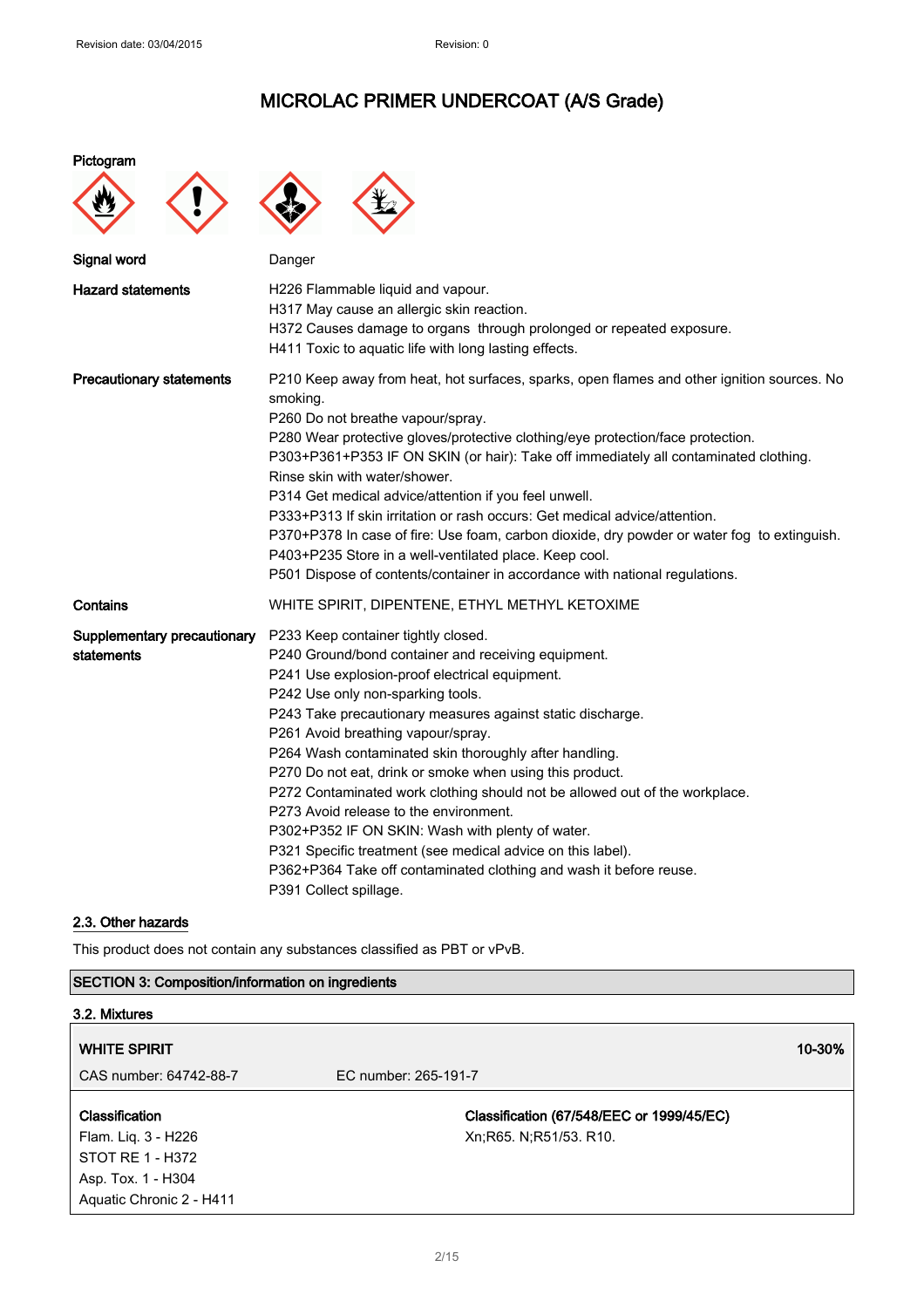| <b>DIPENTENE</b><br>CAS number: 68956-56-9                                                                                 |                                                                                 | $1 - 5%$ |
|----------------------------------------------------------------------------------------------------------------------------|---------------------------------------------------------------------------------|----------|
| Classification<br>Flam. Liq. 3 - H226<br>Skin Irrit. 2 - H315<br>Skin Sens. 1B - H317<br>Aquatic Chronic 3 - H412          | Classification (67/548/EEC or 1999/45/EC)<br>Xi;R36/38. R10.                    |          |
| <b>DE-AROMATISED KEROSENE</b><br>CAS number: 64742-48-9                                                                    | EC number: 265-150-3                                                            | 1%       |
| Classification<br>Flam. Liq. 3 - H226<br>Muta. 1A - H340<br>Carc. 1A - H350<br>Asp. Tox. 1 - H304                          | Classification (67/548/EEC or 1999/45/EC)<br>Xn;R65.                            |          |
| <b>STRONTIUM CARBOXYLATE</b><br>CAS number: 2457-02-5                                                                      |                                                                                 | 1%       |
| Classification<br>Flam. Liq. 3 - H226<br>Skin Irrit. 2 - H315                                                              | Classification (67/548/EEC or 1999/45/EC)<br>Xi;R38.                            |          |
| <b>CALCIUM CARBOXYLATE</b><br>CAS number: 68551-41-7                                                                       |                                                                                 | 1%       |
| Classification<br>Flam. Liq. 3 - H226<br>Skin Irrit. 2 - H315<br>Eye Irrit. 2 - H319<br>Aquatic Chronic 4 - H413           | Classification (67/548/EEC or 1999/45/EC)<br>Xi;R38.                            |          |
| ETHYL METHYL KETOXIME<br>CAS number: 96-29-7                                                                               | EC number: 202-496-6                                                            | 1%       |
| Classification<br>Flam. Liq. 3 - H226<br>Acute Tox. 4 - H312<br>Eye Dam. 1 - H318<br>Skin Sens. 1 - H317<br>Carc. 2 - H351 | Classification (67/548/EEC or 1999/45/EC)<br>Carc. Cat. 3;R40 Xn;R21 R43 Xi;R41 |          |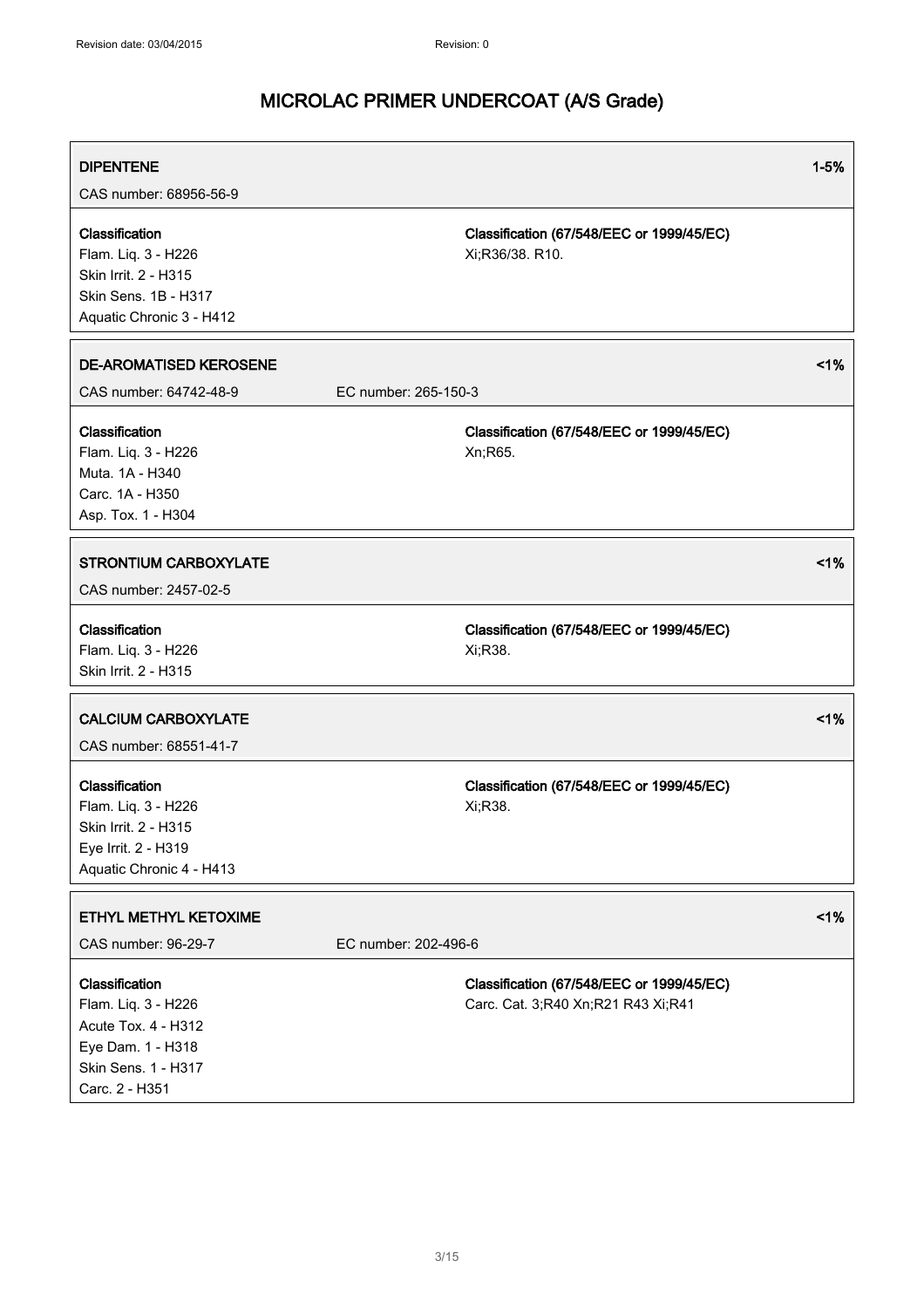| <b>COBALT CARBOXYLATE</b>                                                                                         | 1%                                                                                                                                                                                                                                                                                                                                                                                                                 |
|-------------------------------------------------------------------------------------------------------------------|--------------------------------------------------------------------------------------------------------------------------------------------------------------------------------------------------------------------------------------------------------------------------------------------------------------------------------------------------------------------------------------------------------------------|
| CAS number: 13586-82-8                                                                                            |                                                                                                                                                                                                                                                                                                                                                                                                                    |
| Classification<br>Flam. Liq. 3 - H226<br>Skin Irrit. 2 - H315<br>Skin Sens. 1B - H317<br>Aquatic Chronic 2 - H411 | Classification (67/548/EEC or 1999/45/EC)<br>Xi;R38. R43.                                                                                                                                                                                                                                                                                                                                                          |
|                                                                                                                   | The Full Text for all R-Phrases and Hazard Statements are Displayed in Section 16.                                                                                                                                                                                                                                                                                                                                 |
| <b>SECTION 4: First aid measures</b>                                                                              |                                                                                                                                                                                                                                                                                                                                                                                                                    |
| 4.1. Description of first aid measures                                                                            |                                                                                                                                                                                                                                                                                                                                                                                                                    |
| <b>General information</b>                                                                                        | The severity of the symptoms described will vary depending on the concentration and the<br>length of exposure. Move affected person to fresh air and keep warm and at rest in a position<br>comfortable for breathing.                                                                                                                                                                                             |
| Inhalation                                                                                                        | Get medical attention. Place unconscious person on their side in the recovery position and<br>ensure breathing can take place. Move affected person to fresh air and keep warm and at rest<br>in a position comfortable for breathing. Get medical attention. Symptoms of lung oedema<br>(shortness of breath) may develop up to 24 hours after exposure. Show this Safety Data<br>Sheet to the medical personnel. |
| Ingestion                                                                                                         | Remove affected person from source of contamination. Rinse mouth thoroughly with water.<br>Give plenty of water to drink. DO NOT induce vomiting. Get medical attention immediately.                                                                                                                                                                                                                               |
| <b>Skin contact</b>                                                                                               | Wash skin thoroughly with soap and water. Get medical attention promptly if symptoms occur<br>after washing. Use barrier creams to prevent skin contact. Remove contaminated clothing and<br>rinse skin thoroughly with water.                                                                                                                                                                                     |
| Eye contact                                                                                                       | Rinse immediately with plenty of water. Remove any contact lenses and open eyelids wide<br>apart. Continue to rinse for at least 15 minutes. Get medical attention if irritation persists after<br>washing. Show this Safety Data Sheet to the medical personnel.                                                                                                                                                  |
| <b>Protection of first aiders</b>                                                                                 | First aid personnel should wear appropriate protective equipment during any rescue. In case<br>of insufficient ventilation, wear suitable respiratory equipment.                                                                                                                                                                                                                                                   |
|                                                                                                                   | 4.2. Most important symptoms and effects, both acute and delayed                                                                                                                                                                                                                                                                                                                                                   |
| <b>General information</b>                                                                                        | The severity of the symptoms described will vary dependent on the concentration and the<br>length of exposure.                                                                                                                                                                                                                                                                                                     |
| Inhalation                                                                                                        | Harmful if inhaled Vapours may cause headache, fatigue, dizziness and nausea.                                                                                                                                                                                                                                                                                                                                      |
| Ingestion                                                                                                         | Harmful if swallowed. May cause nausea, stomach paint and vomiting.                                                                                                                                                                                                                                                                                                                                                |
| <b>Skin contact</b>                                                                                               | Skin irritation. May cause sensitisation or allergic reactions in sensitive individuals.                                                                                                                                                                                                                                                                                                                           |
| Eye contact                                                                                                       | May cause severe eye irritation.                                                                                                                                                                                                                                                                                                                                                                                   |
|                                                                                                                   | 4.3. Indication of any immediate medical attention and special treatment needed                                                                                                                                                                                                                                                                                                                                    |
| Notes for the doctor                                                                                              | No specific recommendation given, but first aid may still be required in case of accidental<br>exposure, inhalation or ingestion of this chemical. If in doubt, GET MEDICAL ATTENTION<br>PROMPTLY! In case of inhalation of decomposition products in a fire, symptoms may be<br>delayed. The exposed person may need to be kept under medical surveillance for 48 hours.                                          |

### SECTION 5: Firefighting measures

### 5.1. Extinguishing media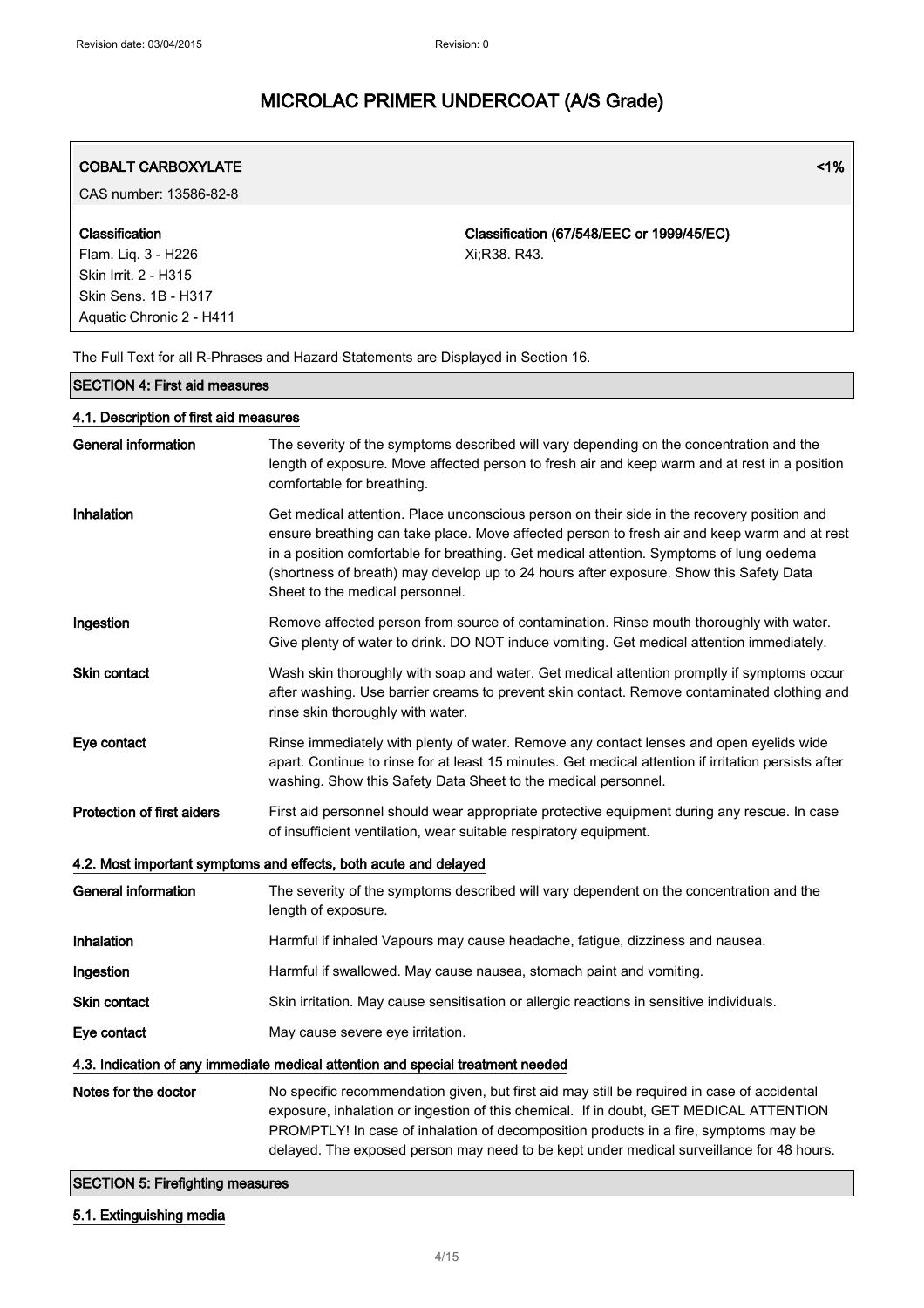| Suitable extinguishing media                               | Use fire-extinguishing media suitable for the surrounding fire. Extinguish with foam, carbon<br>dioxide or dry powder.                                                                                                                                                                                                                                                                                                                         |
|------------------------------------------------------------|------------------------------------------------------------------------------------------------------------------------------------------------------------------------------------------------------------------------------------------------------------------------------------------------------------------------------------------------------------------------------------------------------------------------------------------------|
| Unsuitable extinguishing<br>media                          | Do not use water jet as an extinguisher, as this will spread the fire.                                                                                                                                                                                                                                                                                                                                                                         |
| 5.2. Special hazards arising from the substance or mixture |                                                                                                                                                                                                                                                                                                                                                                                                                                                |
| Specific hazards                                           | Vapours are heavier than air and may travel along the floor and accumulate in the bottom of<br>containers. Vapours may be ignited by a spark, a hot surface or an ember. Vapours may form<br>explosive mixtures with air. If a fire or if heated, a pressure increase will occur and the<br>container may burst with the risk of subsequent explosion. The product is flammable.                                                               |
| <b>Hazardous combustion</b><br>products                    | In case of fire, toxic gases (CO, CO2, NOx) may be formed. Acrid smoke or fumes. Other<br>pyrolysis products typical of burning an organic material. Protection against nuisance dust<br>must be used when the airborne concentration exceeds 10 mg/m3. In the event of a fire<br>and/or explosion, do not breathe fumes.                                                                                                                      |
| 5.3. Advice for firefighters                               |                                                                                                                                                                                                                                                                                                                                                                                                                                                |
| Protective actions during<br>firefighting                  | Containers close to fire should be removed or cooled with water. Do not allow water to contact<br>any leaked material. Keep up-wind to avoid fumes. Control run-off water by containing and<br>keeping it out of sewers and watercourses. Promptly isolate the scene by removing all<br>persons from the vicinity of the incident if there is a fire. No action shall be taken without<br>appropriate training or involving any personal risk. |
| Special protective equipment<br>for firefighters           | Wear positive-pressure self-contained breathing apparatus (SCBA) and appropriate protective<br>clothing.                                                                                                                                                                                                                                                                                                                                       |
| <b>SECTION 6: Accidental release measures</b>              |                                                                                                                                                                                                                                                                                                                                                                                                                                                |

### 6.1. Personal precautions, protective equipment and emergency procedures

| <b>Personal precautions</b>    | Do not handle broken packages without protective equipment. If ventilation is inadequate,<br>suitable respiratory protection must be worn. Take care as floors and other surfaces may<br>become slippery. Wash thoroughly after dealing with a spillage. Where anti slip aggregates,<br>powders or similar are added/post added to a paint, the potential for the generation of<br>respirable dust during handling and use can occur. In such cases, occupational exposures to<br>respirable dust should be monitored and controlled. In the case of exposure to prolonged or<br>high levels of air borne dust, wear a personal respirator in compliance with national legislation.<br>No smoking, sparks, flames or other sources of ignition near spillage. |
|--------------------------------|---------------------------------------------------------------------------------------------------------------------------------------------------------------------------------------------------------------------------------------------------------------------------------------------------------------------------------------------------------------------------------------------------------------------------------------------------------------------------------------------------------------------------------------------------------------------------------------------------------------------------------------------------------------------------------------------------------------------------------------------------------------|
| For non-emergency personnel    | Do not touch or walk through spilt material. Avoid breathing vapour or mist. Provide adequate<br>ventilation. Wear suitable respirator when ventilation is inadequate. Put on appropriate<br>personal protective equipment. No action shall be taken involving any personal risk or without<br>suitable training. Evacuate surrounding areas. Keep unnecessary and unprotected personnel<br>from entering.                                                                                                                                                                                                                                                                                                                                                    |
| For emergency responders       | If specialised clothing is required to deal with the spillage, take note of any information in<br>Section 8 on suitable materials. See also the information in "For non-emergency personnel".                                                                                                                                                                                                                                                                                                                                                                                                                                                                                                                                                                 |
| 6.2. Environmental precautions |                                                                                                                                                                                                                                                                                                                                                                                                                                                                                                                                                                                                                                                                                                                                                               |

Environmental precautions Do not discharge into drains or watercourses or onto the ground.

#### 6.3. Methods and material for containment and cleaning up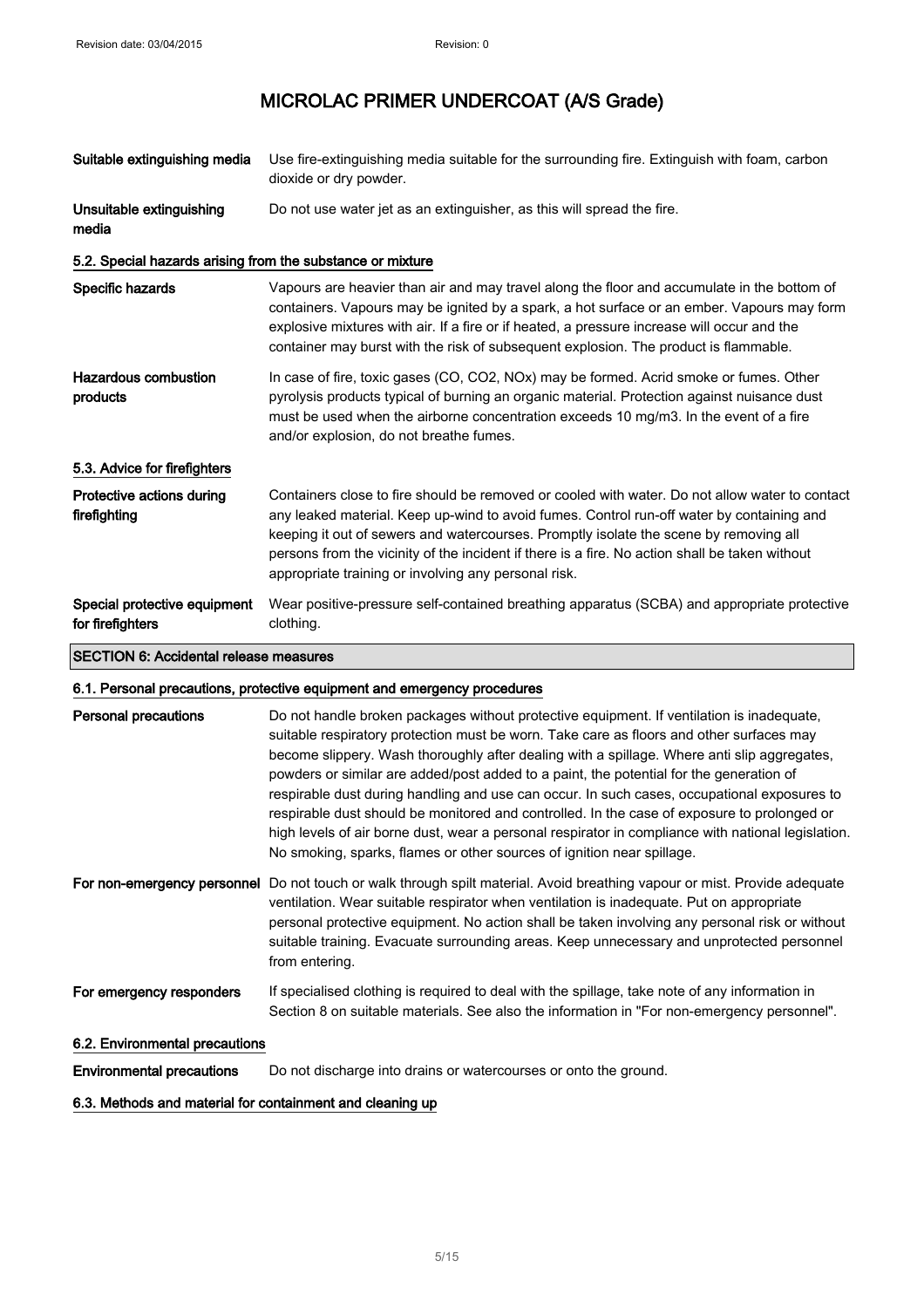Methods for cleaning up No smoking, sparks, flames or other sources of ignition near spillage. Collect and place in suitable waste disposal containers and seal securely. If involved in a fire, shut off flow if it can be done without risk. Eliminate all sources of ignition. No smoking, sparks, flames or other sources of ignition near spillage. Provide adequate ventilation. Small Spillages: Absorb small quantities with paper towels and evaporate in a safe place. Large Spillages: Absorb in vermiculite, dry sand or earth and place into containers. Ensure that waste and contaminated materials are collected and removed from the work area as soon as possible in a suitably labelled container. The accumulation of contaminated rags and application cloths may result in spontaneous combustion. This is particularly important in the case of products containing a high level of drying oils such as teak oil, linseed oil etc. Good housekeeping standards and regular safe removal of waste materials will minimise the risks of spontaneous combustion and other fire hazards.

#### 6.4. Reference to other sections

Reference to other sections Wear protective clothing as described in Section 8 of this safety data sheet. See Section 11 for additional information on health hazards. See Section 12 for additional information on ecological hazards. For waste disposal, see section 13.

#### SECTION 7: Handling and storage

#### 7.1. Precautions for safe handling

| <b>Usage precautions</b>                                          | Avoid contact with skin and eyes. Eliminate all sources of ignition. Keep away from heat,<br>sparks and open flame. All handling should only take place in well-ventilated areas. Static<br>electricity and formation of sparks must be prevented. Dust may form explosive mixture with<br>air. Take precautionary measures against static discharges. Storage tanks and other<br>containers must be earthed. Persons with a history of skin sensitization problems should not<br>be employed in any process in which this product is used. Paints based on pitch, coal tar, high<br>temp (CAS 65996-93-2) may cause sensitivity to sunlight. To reduce sun sensitivity, a sun<br>blocking lotion (SPE 15+) can also be applied prior to application of a protective cream. |  |
|-------------------------------------------------------------------|-----------------------------------------------------------------------------------------------------------------------------------------------------------------------------------------------------------------------------------------------------------------------------------------------------------------------------------------------------------------------------------------------------------------------------------------------------------------------------------------------------------------------------------------------------------------------------------------------------------------------------------------------------------------------------------------------------------------------------------------------------------------------------|--|
| Advice on general<br>occupational hygiene                         | Do not eat, drink or smoke when using this product. Wash promptly with soap and water if<br>skin becomes contaminated. Promptly remove any clothing that becomes contaminated. Use<br>appropriate hand lotion to prevent defatting and cracking of skin.                                                                                                                                                                                                                                                                                                                                                                                                                                                                                                                    |  |
| 7.2. Conditions for safe storage, including any incompatibilities |                                                                                                                                                                                                                                                                                                                                                                                                                                                                                                                                                                                                                                                                                                                                                                             |  |
| <b>Storage precautions</b>                                        | Keep away from food, drink and animal feeding stuffs. Keep away from oxidising materials,<br>heat and flames. Paints containing aluminium must not get in contact with water during<br>storage. Exercise caution when opening to allow pressure release. Keep container tightly<br>closed and in a well-ventilated place. Avoid/separate from strong acids, alkalis, oxidising and<br>reducing agents. Observe the label precautions. Containers which have been opened must be<br>carefully resealed and kept upright to prevent leakage.                                                                                                                                                                                                                                  |  |
| Storage class                                                     | Flammable liquid storage.                                                                                                                                                                                                                                                                                                                                                                                                                                                                                                                                                                                                                                                                                                                                                   |  |
| 7.3. Specific end use(s)                                          |                                                                                                                                                                                                                                                                                                                                                                                                                                                                                                                                                                                                                                                                                                                                                                             |  |
| Specific end use(s)                                               | The identified uses for this product are detailed in Section 1.2. Restricted to professional<br>users.                                                                                                                                                                                                                                                                                                                                                                                                                                                                                                                                                                                                                                                                      |  |
| <b>SECTION 8: Exposure Controls/personal protection</b>           |                                                                                                                                                                                                                                                                                                                                                                                                                                                                                                                                                                                                                                                                                                                                                                             |  |

8.1. Control parameters Occupational exposure limits WHITE SPIRIT

Long-term exposure limit (8-hour TWA): WEL 350 mg/m3(Sk)

WEL = Workplace Exposure Limit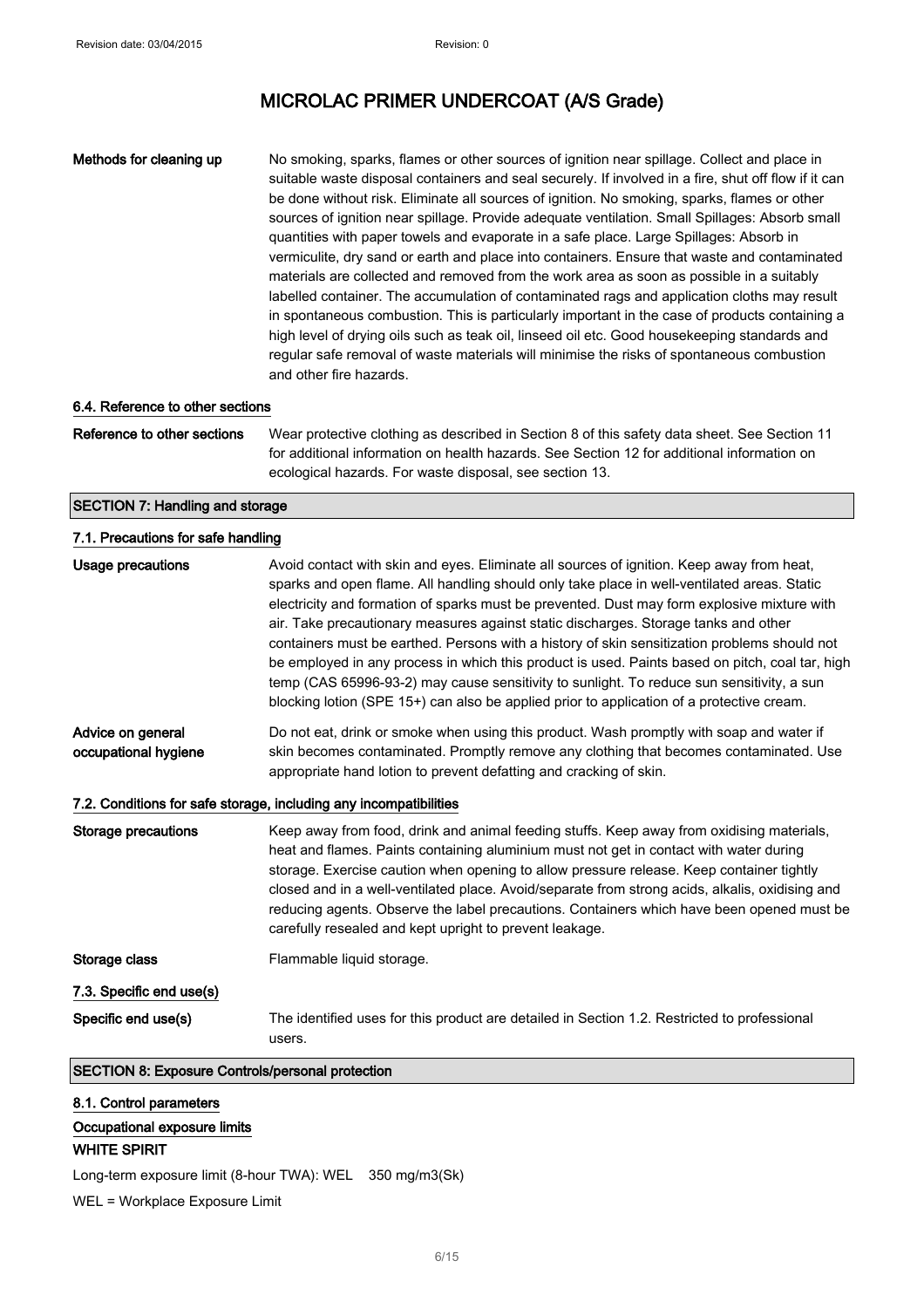Ingredient comments WEL = Workplace Exposure Limits

#### 8.2. Exposure controls

### Protective equipment



| Note:                                     | When spraying, the use of a suitable/approved respirator is advised.                                                                                                                                                                                                                                                                                                                                                            |
|-------------------------------------------|---------------------------------------------------------------------------------------------------------------------------------------------------------------------------------------------------------------------------------------------------------------------------------------------------------------------------------------------------------------------------------------------------------------------------------|
| Appropriate engineering<br>controls       | No specific ventilation requirements noted, but forced ventilation may still be required if air<br>contamination exceeds acceptable level.                                                                                                                                                                                                                                                                                      |
| Personal protection                       | Advice on personal protection is applicable for high exposure levels. Select proper personal<br>protection based on a risk assessment of the actual exposure scenario.                                                                                                                                                                                                                                                          |
| Eye/face protection                       | The following protection should be worn: Chemical splash goggles. Eyewear complying with<br>an approved standard should be worn if a risk assessment indicates eye contact is possible.                                                                                                                                                                                                                                         |
| Hand protection                           | Chemical-resistant, impervious gloves complying with an approved standard should be worn if<br>a risk assessment indicates skin contact is possible. The most suitable glove should be<br>chosen in consultation with the glove supplier/manufacturer, who can provide information<br>about the breakthrough time of the glove material. To protect hands from chemicals, gloves<br>should comply with European Standard EN374. |
| Other skin and body<br>protection         | Wear appropriate clothing to prevent skin contamination. Use barrier creams to prevent skin<br>contact.                                                                                                                                                                                                                                                                                                                         |
| Hygiene measures                          | Use engineering controls to reduce air contamination to permissible exposure level. Provide<br>eyewash station. Provide eyewash station and safety shower. Wash hands at the end of each<br>work shift and before eating, smoking and using the toilet. Wash promptly if skin becomes<br>contaminated.                                                                                                                          |
| <b>Respiratory protection</b>             | If ventilation is inadequate, suitable respiratory protection must be worn. Respiratory<br>protection complying with an approved standard should be worn if a risk assessment indicates<br>inhalation of contaminants is possible. Ensure all respiratory protective equipment is suitable<br>for its intended use and is 'CE'-marked.                                                                                          |
| <b>Environmental exposure</b><br>controls | Emissions from ventilation or work process equipment should be checked to ensure they<br>comply with the requirements of environmental protection legislation. In some cases, fume<br>scrubbers, filters or engineering modifications to the process equipment will be necessary to<br>reduce emissions to acceptable levels. Keep container tightly sealed when not in use.                                                    |

### SECTION 9: Physical and Chemical Properties

### 9.1. Information on basic physical and chemical properties

| Appearance                      | Liguid.                    |
|---------------------------------|----------------------------|
| Colour                          | Various colours.           |
| Odour                           | Characteristic/of solvents |
| Odour threshold                 | Not determined.            |
| рH                              | Not relevant.              |
| Melting point                   | Not determined.            |
| Initial boiling point and range | Not determined.            |
| Flash point                     | > 35°C CC (Closed cup).    |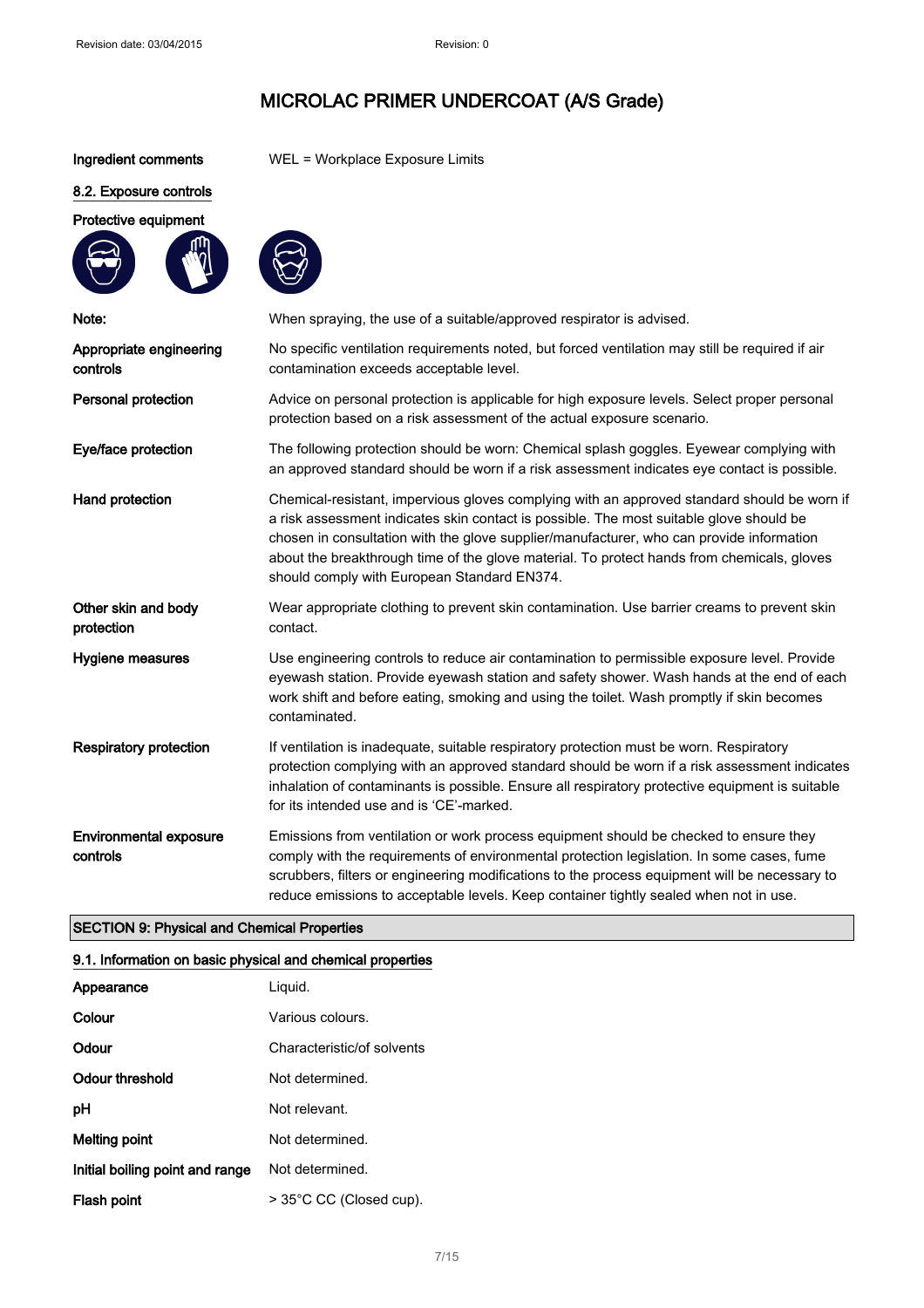| <b>Evaporation rate</b>                            | Not determined.                                                                                                                                                                                                                                                                                                                                                                        |
|----------------------------------------------------|----------------------------------------------------------------------------------------------------------------------------------------------------------------------------------------------------------------------------------------------------------------------------------------------------------------------------------------------------------------------------------------|
| <b>Evaporation factor</b>                          | Not determined.                                                                                                                                                                                                                                                                                                                                                                        |
| Flammability (solid, gas)                          | No specific test data are available.                                                                                                                                                                                                                                                                                                                                                   |
| Upper/lower flammability or<br>explosive limits    | Lower flammable/explosive limit: 0.7% Upper flammable/explosive limit: 7%                                                                                                                                                                                                                                                                                                              |
| Other flammability                                 | Not known.                                                                                                                                                                                                                                                                                                                                                                             |
| Vapour pressure                                    | Not determined.                                                                                                                                                                                                                                                                                                                                                                        |
| Vapour density                                     | Not determined.                                                                                                                                                                                                                                                                                                                                                                        |
| <b>Relative density</b>                            | 1.25 - 1.35 @ 20°C                                                                                                                                                                                                                                                                                                                                                                     |
| <b>Bulk density</b>                                | Not determined.                                                                                                                                                                                                                                                                                                                                                                        |
| Solubility(ies)                                    | Soluble in the following materials: Organic solvents.                                                                                                                                                                                                                                                                                                                                  |
| <b>Partition coefficient</b>                       | Not available.                                                                                                                                                                                                                                                                                                                                                                         |
| Auto-ignition temperature                          | Not determined.                                                                                                                                                                                                                                                                                                                                                                        |
| <b>Decomposition Temperature</b>                   | Not determined.                                                                                                                                                                                                                                                                                                                                                                        |
| <b>Viscosity</b>                                   | Not determined.                                                                                                                                                                                                                                                                                                                                                                        |
| <b>Explosive properties</b>                        | May form explosive mixtures with air.                                                                                                                                                                                                                                                                                                                                                  |
| <b>Explosive under the influence</b><br>of a flame | Not considered to be explosive.                                                                                                                                                                                                                                                                                                                                                        |
| <b>Oxidising properties</b>                        | Not determined.                                                                                                                                                                                                                                                                                                                                                                        |
| Comments                                           | Information given is applicable to the product as supplied.                                                                                                                                                                                                                                                                                                                            |
| 9.2. Other information                             |                                                                                                                                                                                                                                                                                                                                                                                        |
| Other information                                  | Soluble in most organic solvents.                                                                                                                                                                                                                                                                                                                                                      |
| <b>SECTION 10: Stability and reactivity</b>        |                                                                                                                                                                                                                                                                                                                                                                                        |
| 10.1. Reactivity                                   |                                                                                                                                                                                                                                                                                                                                                                                        |
| <b>Reactivity</b>                                  | The following materials may react with the product: Acids. Alkalis. Oxidising materials.                                                                                                                                                                                                                                                                                               |
| 10.2. Chemical stability                           |                                                                                                                                                                                                                                                                                                                                                                                        |
| <b>Stability</b>                                   | Stable at normal ambient temperatures and when used as recommended. Further information<br>on correct storage: refer to Section 7.                                                                                                                                                                                                                                                     |
| 10.3. Possibility of hazardous reactions           |                                                                                                                                                                                                                                                                                                                                                                                        |
| Possibility of hazardous<br>reactions              | None under normal processing Vapours may form explosive mixtures with air.                                                                                                                                                                                                                                                                                                             |
| 10.4. Conditions to avoid                          |                                                                                                                                                                                                                                                                                                                                                                                        |
| <b>Conditions to avoid</b>                         | Avoid heat, flames and other sources of ignition. Avoid contact with strong oxidising agents.<br>Do not pressurise, cut, weld, braze, solder, drill, grind or expose containers to conditions to<br>heat or sources of ignition. Protection against nuisance dust must be used when the airborne<br>concentration exceeds 10 mg/m3. Avoid extremes of temperature and direct sunlight. |
| 10.5. Incompatible materials                       |                                                                                                                                                                                                                                                                                                                                                                                        |
| Materials to avoid                                 | Strong oxidising agents.                                                                                                                                                                                                                                                                                                                                                               |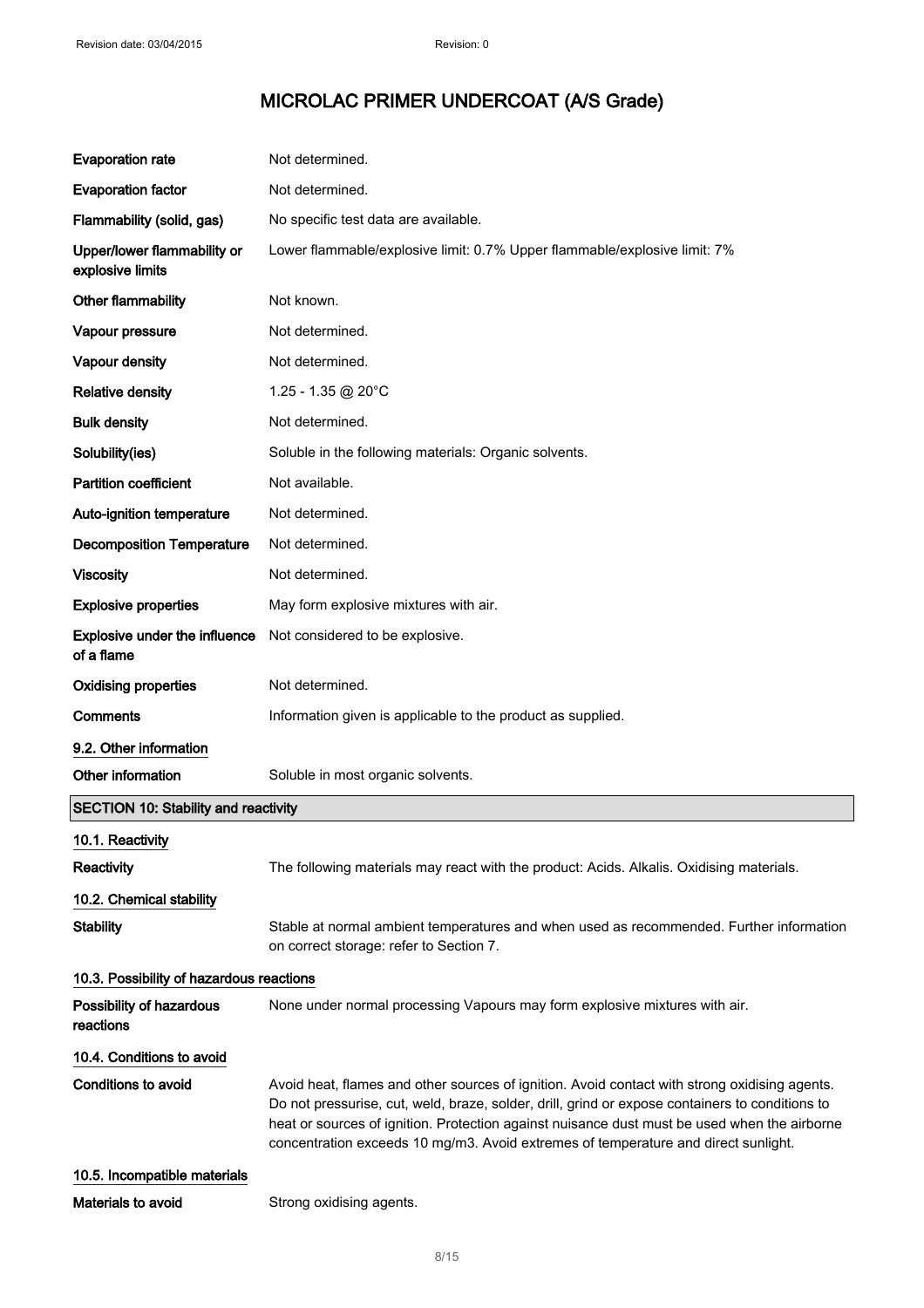#### 10.6. Hazardous decomposition products

| Hazardous decomposition | Thermal decomposition or combustion products may include the following substances:       |
|-------------------------|------------------------------------------------------------------------------------------|
| products                | Carbon monoxide (CO). Carbon dioxide (CO2). Oxides of nitrogen. Acrid smoke or fumes. In |
|                         | case of fire and/or explosion, do not breaths fumes.                                     |

# SECTION 11: Toxicological information

### 11.1. Information on toxicological effects

| General information            | This product is unlikely to harm health, given normal and proper handling and hygienic<br>precautions. Prolonged and repeated contact with solvents over a long period may lead to<br>permanent health problems. |
|--------------------------------|------------------------------------------------------------------------------------------------------------------------------------------------------------------------------------------------------------------|
| Inhalation                     | Harmful by inhalation. Irritating to respiratory system.                                                                                                                                                         |
| Ingestion                      | Irritating. May cause nausea, stomach pain and vomiting.                                                                                                                                                         |
| <b>Skin contact</b>            | Harmful in contact with skin. Irritating to skin.                                                                                                                                                                |
| Eye contact                    | Harmful in contact with eyes. Irritating to eyes.                                                                                                                                                                |
| Route of entry                 | Inhalation Ingestion. Skin and/or eye contact Oral                                                                                                                                                               |
| <b>Additional Information:</b> | For further information, please refer to Sections 4 and 8 respectively                                                                                                                                           |

Toxicological information on ingredients.

### WHITE SPIRIT

| <b>Toxicological effects</b>                                 | Prolonged or repeated contact can defat the skin and lead to irritation, cracking<br>and/or dermatitis. High vapour concentrations can cause headaches, dizziness and<br>nausea. |
|--------------------------------------------------------------|----------------------------------------------------------------------------------------------------------------------------------------------------------------------------------|
| Acute toxicity - oral                                        |                                                                                                                                                                                  |
| Acute toxicity oral (LD <sub>50</sub><br>mg/kg)              | 15,001.0                                                                                                                                                                         |
| <b>Species</b>                                               | Rat                                                                                                                                                                              |
| ATE oral (mg/kg)                                             | 15,001.0                                                                                                                                                                         |
| Acute toxicity - dermal                                      |                                                                                                                                                                                  |
| Acute toxicity dermal (LD <sub>50</sub> 3,401.0<br>mg/kg)    |                                                                                                                                                                                  |
| <b>Species</b>                                               | Rat                                                                                                                                                                              |
| ATE dermal (mg/kg)                                           | 3,401.0                                                                                                                                                                          |
| Acute toxicity - inhalation                                  |                                                                                                                                                                                  |
| Acute toxicity inhalation<br>(LC <sub>50</sub> vapours mg/l) | 13,101.0                                                                                                                                                                         |
| <b>Species</b>                                               | Rat                                                                                                                                                                              |
| <b>ATE inhalation (vapours</b><br>mg/l)                      | 13,101.0                                                                                                                                                                         |
| Serious eye damage/irritation                                |                                                                                                                                                                                  |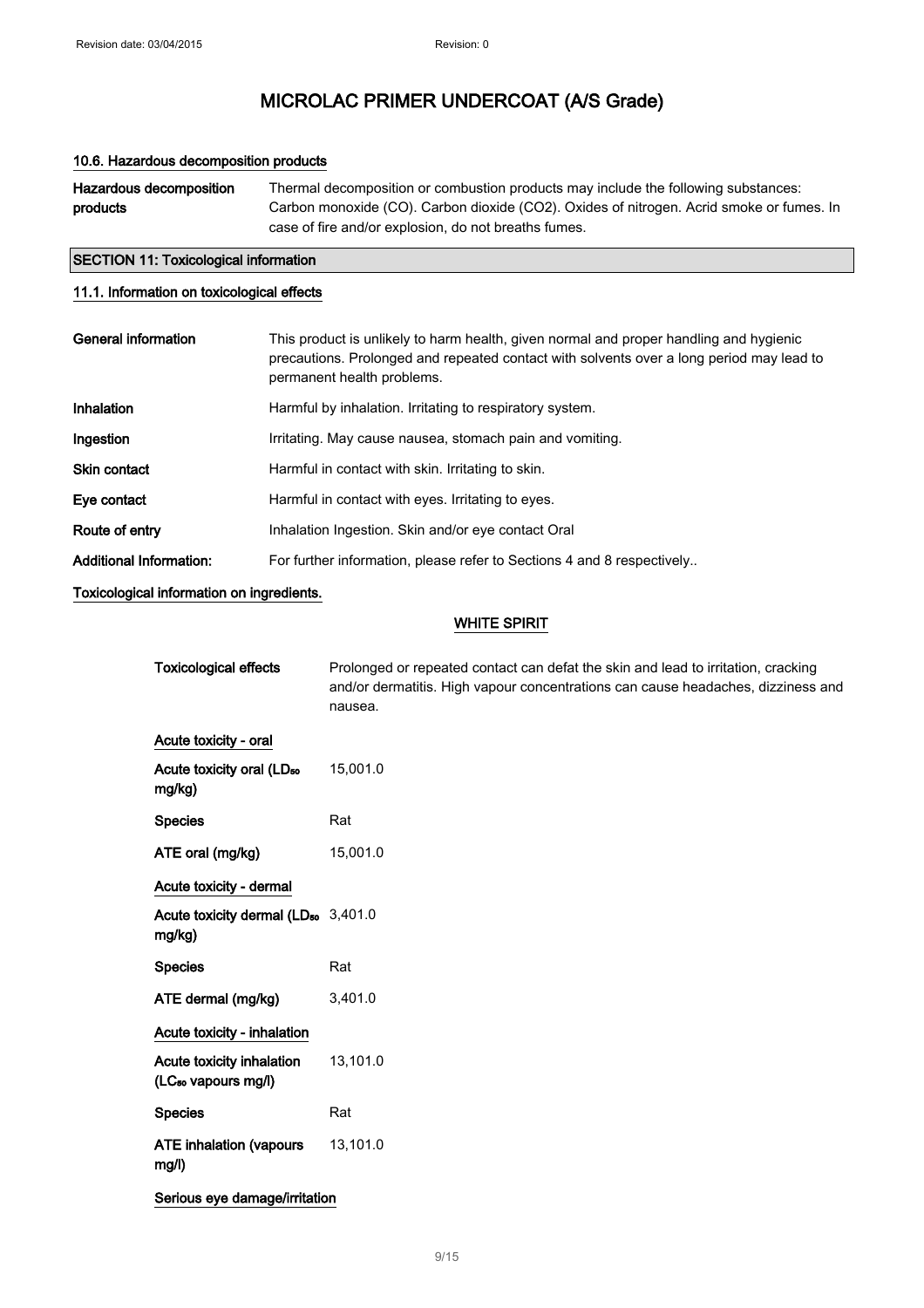| Serious eye<br>damage/irritation                   | Not Irritating                                                                                            |
|----------------------------------------------------|-----------------------------------------------------------------------------------------------------------|
| Respiratory sensitisation                          |                                                                                                           |
| Respiratory sensitisation                          | Not determined.                                                                                           |
| Skin sensitisation                                 |                                                                                                           |
| <b>Skin sensitisation</b>                          | Not sensitising.                                                                                          |
| Germ cell mutagenicity                             |                                                                                                           |
| Genotoxicity - in vitro                            | Negative.                                                                                                 |
| Genotoxicity - in vivo                             | Negative.                                                                                                 |
| Carcinogenicity                                    |                                                                                                           |
| Carcinogenicity                                    | Not classified carcinogenic                                                                               |
| Reproductive toxicity                              |                                                                                                           |
| Reproductive toxicity -<br>fertility               | No information available.                                                                                 |
| Reproductive toxicity -<br>development             | No evidence of development toxicity                                                                       |
| Specific target organ toxicity - single exposure   |                                                                                                           |
| STOT - single exposure                             | No specific test data are available.                                                                      |
| <b>Target organs</b>                               | Central nervous system Vapours can cause drowsiness & dizziness.                                          |
| Specific target organ toxicity - repeated exposure |                                                                                                           |
|                                                    | STOT - repeated exposure No specific test data are available.                                             |
| Aspiration hazard                                  |                                                                                                           |
| <b>Aspiration hazard</b>                           | No information available.                                                                                 |
|                                                    |                                                                                                           |
| <b>General information</b>                         | Prolonged and repeated contact with solvents over a long period may lead to<br>permanent health problems. |
| Inhalation                                         | Vapours may irritate throat and respiratory system and cause headache, dizziness<br>and dullness.         |
| Ingestion                                          | This product is moderately irritating. Irritating. May cause nausea, stomach pain<br>and vomiting.        |
| Skin contact                                       | May cause irritation.                                                                                     |
| Eye contact                                        | May cause severe eye irritation.                                                                          |
| Route of entry                                     | Skin and/or eye contact                                                                                   |
| <b>Target organs</b>                               | Central nervous system                                                                                    |
| <b>Medical symptoms</b>                            | No specific information available.                                                                        |
| <b>SECTION 12: Ecological Information</b>          |                                                                                                           |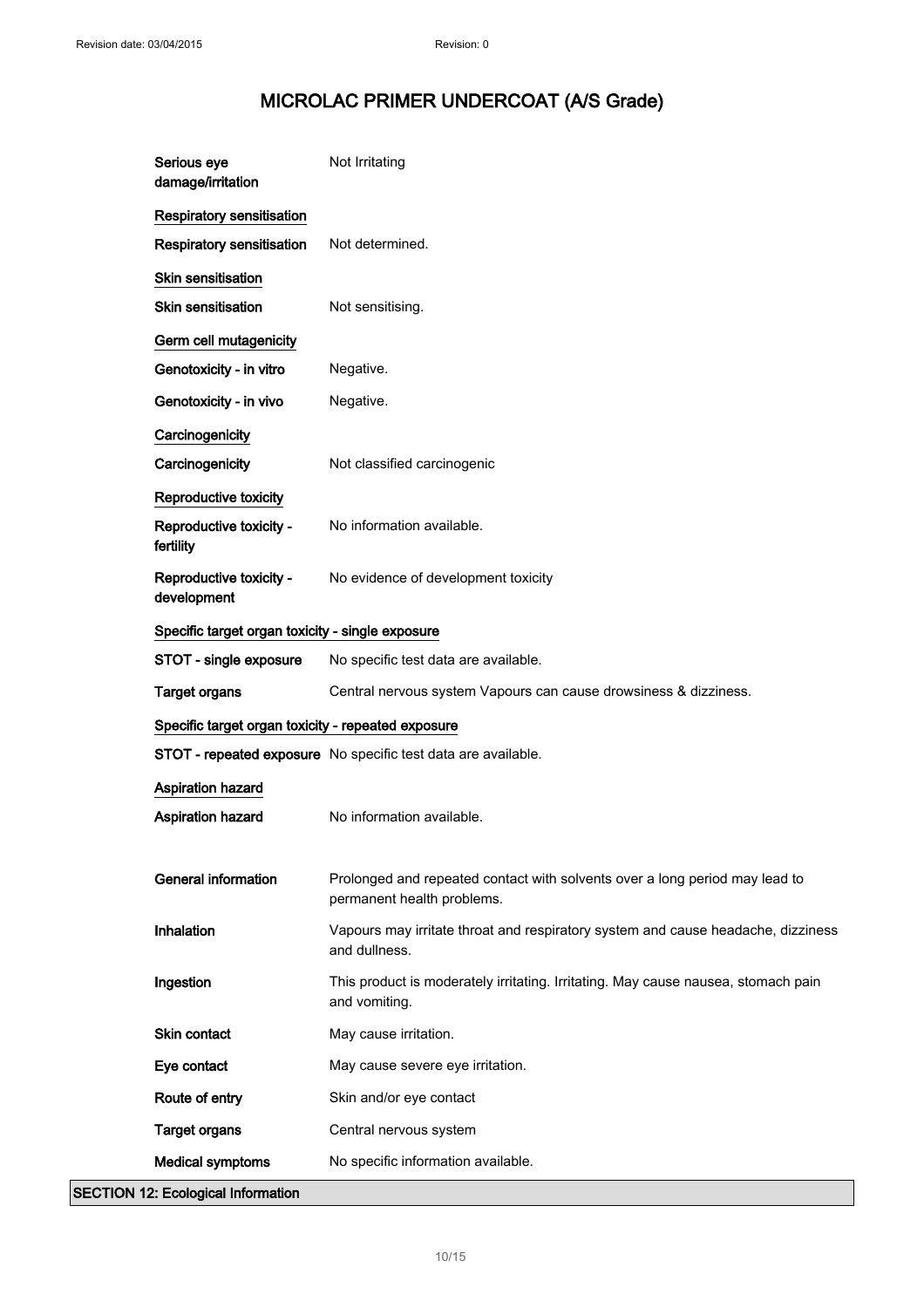### 12.1. Toxicity

Toxicity This product contains substances which are harmful to aquatic organisms. Do not discharge into drains, water courses or onto the ground.

#### Ecological information on ingredients.

### WHITE SPIRIT

| <b>Toxicity</b>                           | This product contains substances which are harmful to aquatic organisms. Do not<br>discharge into drains, water courses or onto the ground. |  |
|-------------------------------------------|---------------------------------------------------------------------------------------------------------------------------------------------|--|
| Acute toxicity - fish                     | , LC50 96 hours < 30mg/lt (Rainbow trout) : ,                                                                                               |  |
| Acute toxicity - aquatic<br>invertebrates | , EC50 48 hours <22 mg/lt (Daphnia magna) : ,                                                                                               |  |
| Acute toxicity - aquatic<br>plants        | , EC50 72 hours < 10 mg/lt:,                                                                                                                |  |
| Acute toxicity -<br>microorganisms        | , EC50 48 hours 43.98 mg/lt:,                                                                                                               |  |
| Acute toxicity - terrestrial              | Not applicable.                                                                                                                             |  |
| <b>DIPENTENE</b>                          |                                                                                                                                             |  |
| <b>Toxicity</b>                           | This product contains substances which are harmful to aquatic organisms. Do not<br>discharge into drains, water courses or onto the ground. |  |
| Acute aquatic toxicity                    |                                                                                                                                             |  |
| $LE(C)$ <sub>50</sub>                     | $0.1 < L(E)C50 \le 1$                                                                                                                       |  |
| Acute toxicity - fish                     | No information available                                                                                                                    |  |
| Acute toxicity - aquatic<br>invertebrates | No information available.                                                                                                                   |  |
| Acute toxicity - aquatic<br>plants        | No information available.                                                                                                                   |  |
| Acute toxicity -<br>microorganisms        | No information available.                                                                                                                   |  |
| Acute toxicity - terrestrial              | No information available.                                                                                                                   |  |
| Chronic aquatic toxicity                  |                                                                                                                                             |  |
| <b>NOEC</b>                               | $0.01 < \text{NOEC} \leq 0.1$                                                                                                               |  |
| tence and degradabilitv                   |                                                                                                                                             |  |

# 12.2. Persist

Persistence and degradability Solvent will evaporate, residue will not readily biodegrade. There are no data on the degradability of this product.

Ecological information on ingredients.

#### WHITE SPIRIT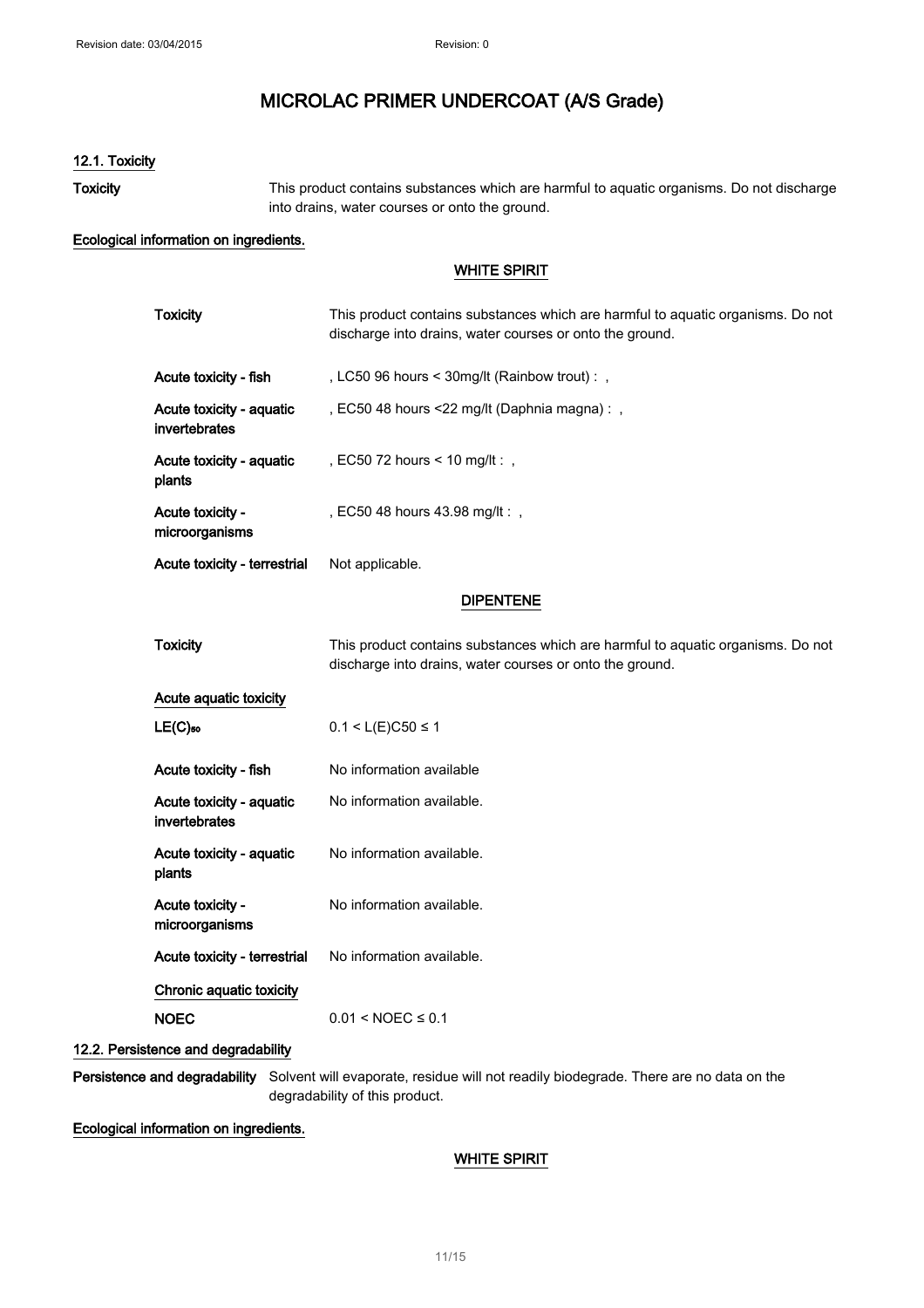Persistence and degradability Readily degradeable.

Biodegradation 75% (28 days)

### DIPENTENE

Persistence and degradability

Readily degradeable.

Biodegradation The substance is readily biodegradable.

12.3. Bioaccumulative potential

Bioaccumulative potential The product contains potentially bioaccumulating substances.

**Partition coefficient** Not available.

Ecological information on ingredients.

#### WHITE SPIRIT

Bioaccumulative potential Not known.

#### DIPENTENE

Bioaccumulative potential The product is not bioaccumulating.

12.4. Mobility in soil

Mobility The product is insoluble in water. Mobile liquid, solvent will evaporate leaving a semi-solid mass.

Ecological information on ingredients.

#### WHITE SPIRIT

Mobility The product contains volatile organic compounds (VOCs) which will evaporate easily from all surfaces. No information available.

#### DIPENTENE

Mobility **Readily absorbed into soil. The product contains volatile organic compounds** (VOCs) which will evaporate easily from all surfaces.

12.5. Results of PBT and vPvB assessment

Results of PBT and vPvB assessment This product does not contain any substances classified as PBT or vPvB.

Ecological information on ingredients.

#### WHITE SPIRIT

Results of PBT and vPvB assessment This substance is not classified as PBT or vPvB according to current EU criteria.

### DIPENTENE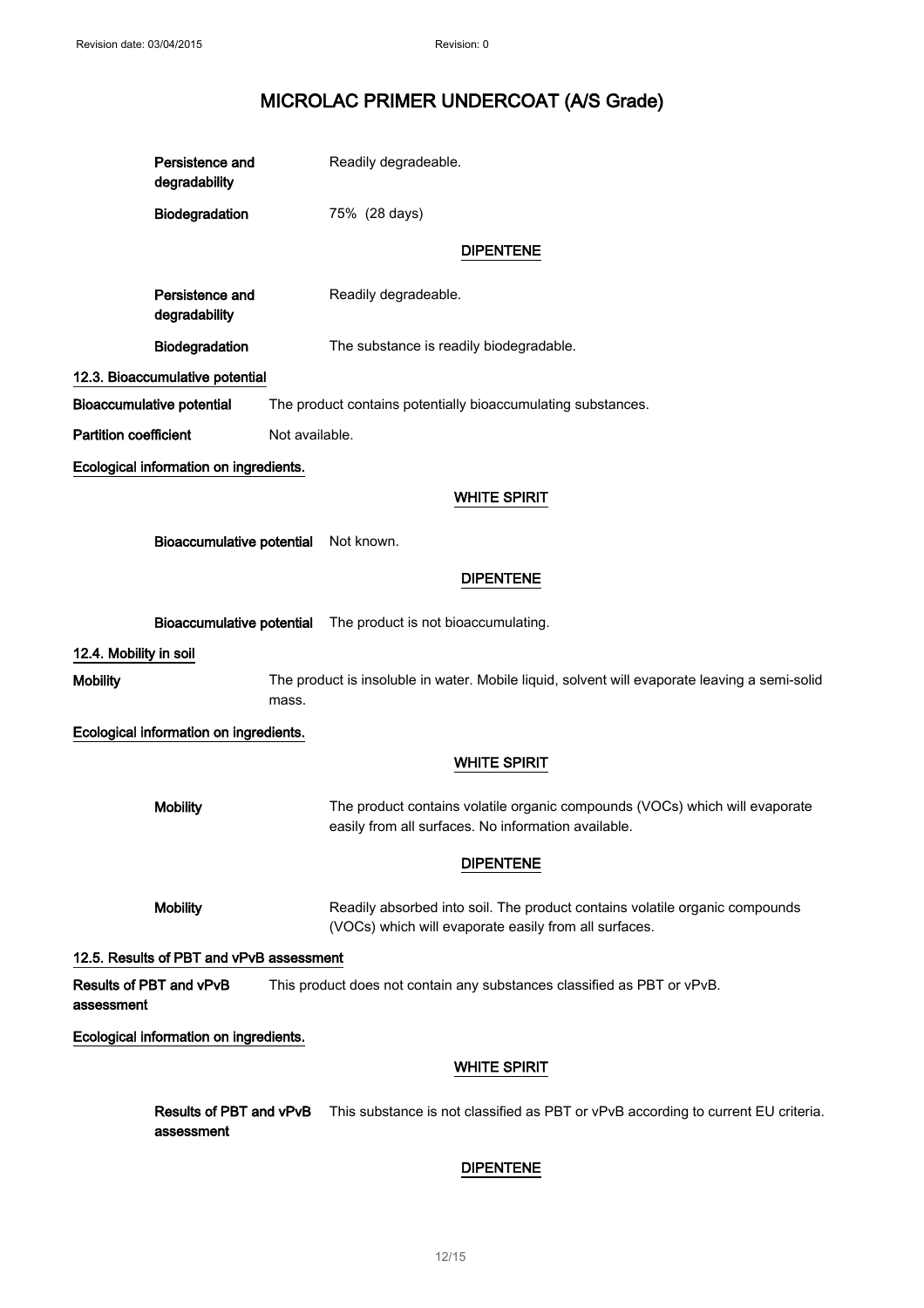#### Results of PBT and vPvB assessment No data available.

#### 12.6. Other adverse effects

Other adverse effects Not known.

| <b>SECTION 13: Disposal considerations</b> |                               |
|--------------------------------------------|-------------------------------|
|                                            | 13.1. Waste treatment methods |

### General information Dispose of waste to licensed waste disposal site in accordance with the requirements of the local Waste Disposal Authority. This material and its container must be disposed of in a safe way. The generation of waste should be minimised or avoided wherever possible. The company encourages the recycle, recovery and reuse of materials, wherever possible. Disposal methods Dispose of waste to licensed waste disposal site in accordance with the requirements of the local Waste Disposal Authority. Avoid the spillage or runoff entering drains, sewers or watercourses. Residues and empty containers should be taken care of as hazardous waste according to local and national provisions. Dispose of waste via a licensed waste disposal

#### SECTION 14: Transport information

To avoid the risk of spillage, always store and transport in a secure, upright position. Ensure that persons transporting the product know what to do in the event of an accident or spillage.

contractor. Dispose of contents/container in accordance with national regulations.

#### 14.1. UN number

| UN No. (ADR/RID)                   | 1263         |
|------------------------------------|--------------|
| UN No. (IMDG)                      | 1263         |
| UN No. (ICAO)                      | 1263         |
| UN No. (ADN)                       | 1263         |
| 14.2. UN proper shipping name      |              |
| Proper shipping name<br>(ADR/RID)  | <b>PAINT</b> |
| Proper shipping name<br>(IMDG)     | <b>PAINT</b> |
| Proper shipping name (ICAO) PAINT  |              |
| Proper shipping name (ADN) PAINT   |              |
| 14.3. Transport hazard class(es)   |              |
| <b>ADR/RID class</b>               | 3            |
| <b>ADR/RID classification code</b> | F1           |
| <b>ADR/RID label</b>               | 3            |
| <b>IMDG class</b>                  | 3            |
| ICAO class/division                | 3            |
| <b>ADN</b> class                   | 3            |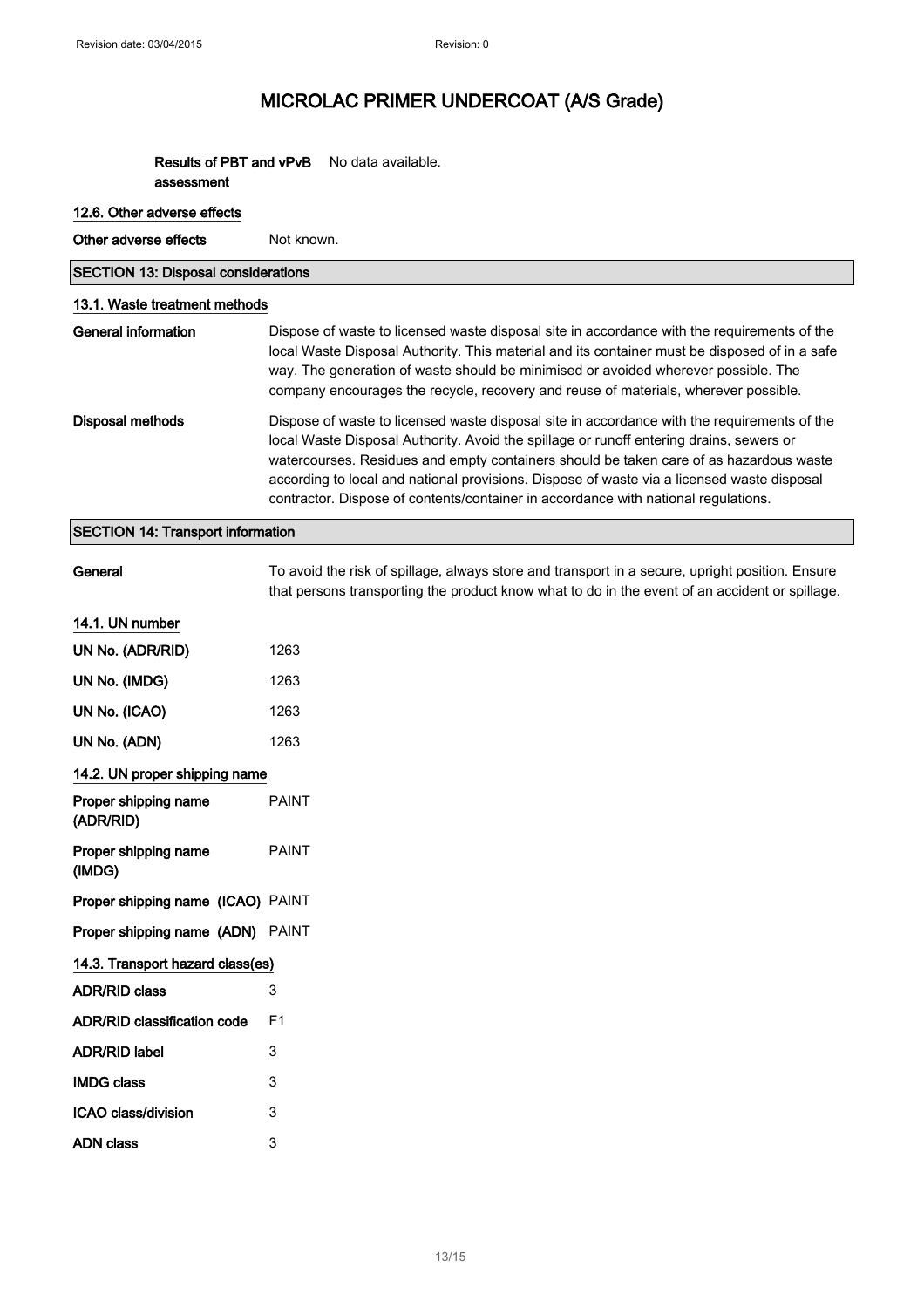### Transport labels



| 14.4. Packing group       |   |
|---------------------------|---|
| ADR/RID packing group     | Ш |
| <b>IMDG packing group</b> | Ш |
| ADN packing group         | Ш |
| ICAO packing group        | Ш |
|                           |   |

### 14.5. Environmental hazards

#### Environmentally hazardous substance/marine pollutant

No.

| <b>EmS</b>                                       | $F-E. S-E$  |
|--------------------------------------------------|-------------|
| ADR transport category                           | 3           |
| <b>Emergency Action Code</b>                     | $\cdot$ 3YE |
| <b>Hazard Identification Number</b><br>(ADR/RID) | 33          |
| Tunnel restriction code                          | (D/E)       |

### 14.7. Transport in bulk according to Annex II of MARPOL73/78 and the IBC Code

Transport in bulk according to Not applicable. Annex II of MARPOL 73/78 and the IBC Code

### SECTION 15: Regulatory information

| 15.1. Safety, health and environmental regulations/legislation specific for the substance or mixture |                                                                                                                                                                                                                                                                                    |
|------------------------------------------------------------------------------------------------------|------------------------------------------------------------------------------------------------------------------------------------------------------------------------------------------------------------------------------------------------------------------------------------|
| National regulations                                                                                 | Petroleum (Consolidation) Act, as amended 1984 SI 1244.                                                                                                                                                                                                                            |
|                                                                                                      | Highly Flammable Liquid Regulations 1972.                                                                                                                                                                                                                                          |
|                                                                                                      | Rivers (Prevention of Pollution) Act 1961.                                                                                                                                                                                                                                         |
|                                                                                                      | Control of Pollution (Special Waste) Regulations 1980 (as amended).                                                                                                                                                                                                                |
|                                                                                                      | Control of Substances Hazardous to Health Regulations 2002 (as amended).                                                                                                                                                                                                           |
| EU legislation                                                                                       | Regulation (EC) No 1907/2006 of the European Parliament and of the Council of 18                                                                                                                                                                                                   |
|                                                                                                      | December 2006 concerning the Registration, Evaluation, Authorisation and Restriction of                                                                                                                                                                                            |
|                                                                                                      | Chemicals (REACH) (as amended).                                                                                                                                                                                                                                                    |
|                                                                                                      | Regulation (EC) No 1272/2008 of the European Parliament and of the Council of 16                                                                                                                                                                                                   |
|                                                                                                      | December 2008 on classification, labelling and packaging of substances and mixtures (as<br>amended).                                                                                                                                                                               |
|                                                                                                      | Commission Directive 2000/39/EC of 8 June 2000 establishing a first list of indicative<br>occupational exposure limit values in implementation of Council Directive 98/24/EC on the<br>protection of the health and safety of workers from the risks related to chemical agents at |
|                                                                                                      | work (as amended).                                                                                                                                                                                                                                                                 |
|                                                                                                      | Commission Regulation (EU) No 453/2010 of 20 May 2010.                                                                                                                                                                                                                             |